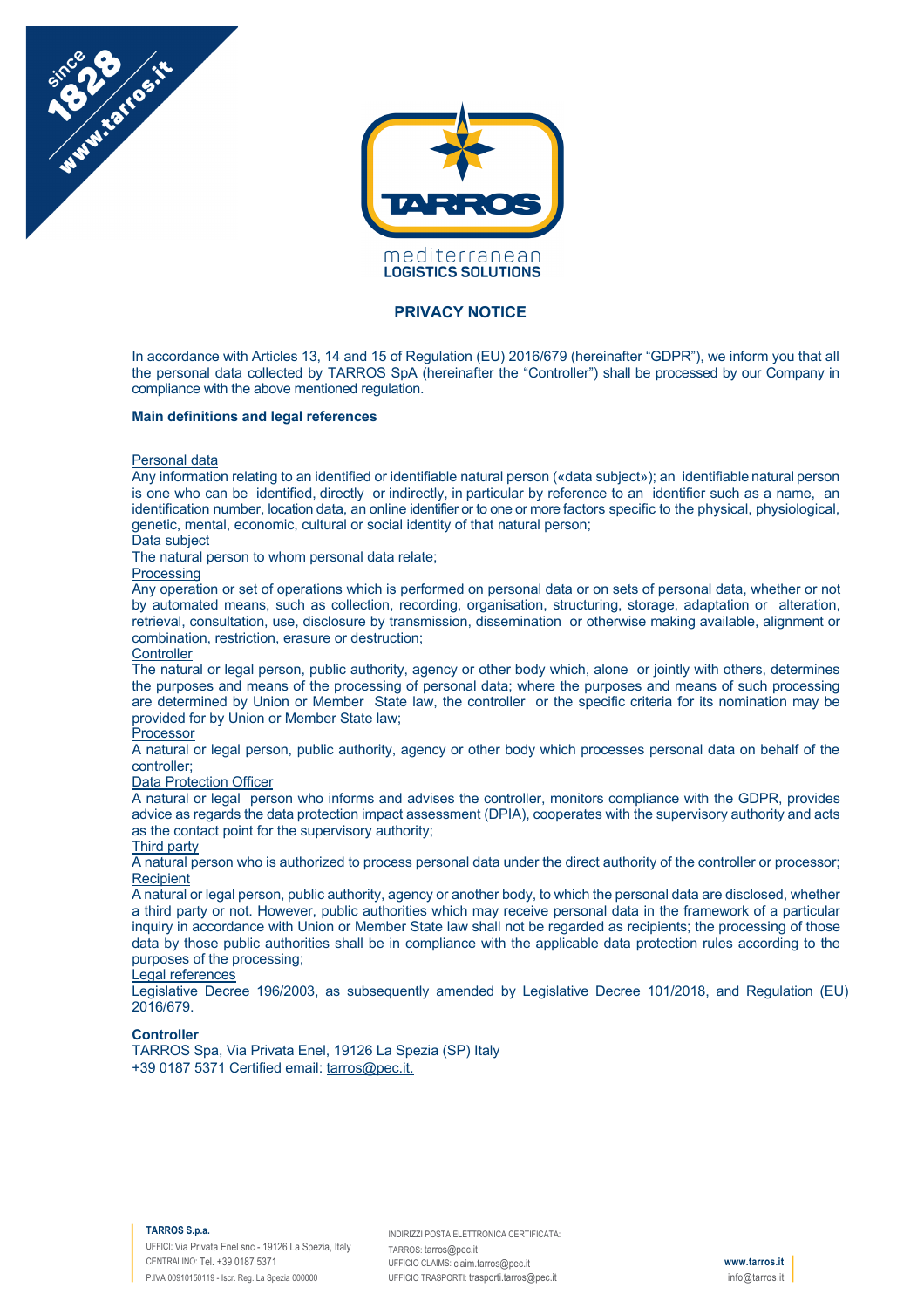

# **Purposes, legal basis and data retention period**

The personal data processed by the controller are necessary for:

1) trade agreements;

Numitation it

- 2) protection of the company's assets;
- 3) safety at work;
- 4) legal protection;
- 5) legal obligations.

The personal data are processed for the time necessary to fulfil the aforementioned purposes.

CCTV footage, used to protect the company's assets and for safety at work is retained for 48 hours.

The personal data disclosed to the controller shall also be used for communication or marketing purposes, the data subject shall have the right to obtain the erasure of personal data concerning him or her from the controller on written request

The legal bases for processing pursuant to Article 6 of Regulation (EU) 2016/679 are:

1) as regards the personal data disclosed for trade agreements: processing is necessary for the performance of a contract to which the data subject is party or for the implementation of pre-contractual measures at the request of the data subject;

2) as regards the personal data processed or transferred for compliance with legal obligations: processing is necessary for compliance with a legal obligation to which the controller is subject;

3) as regards the personal data of employees, customers, suppliers and third parties processed by the controller for communication purposes in situations of accidents, natural disasters, adversities: processing is necessary to protect the vital interests of the data subject or of another natural person;

4) as regards communication or marketing purposes: the consent.

# **Processing**

Processing is performed by automated means and/or manually, without profiling as per Article 22, paragraphs 1 and 4 of GDPR, in compliance with Articles 29 and 32 of GDPR. Personal data are processed by the controller in compliance with the principles of lawfulness, purpose limitation and personal data minimisation under Article 5 of GDPR. Data are processed at the registered office or at any other place of business of the controller.

#### **Recipients**

The controller, in the performance of his or her tasks, employs his or her employees and third parties, such as collaborators or suppliers, who are authorised to process the personal data disclosed to the controller in compliance with the requirements of GDPR.

We inform you that the personal data disclosed to the controller shall not be transferred without authorisation of the data subject but may be transferred to other recipients for compliance with contractual obligations, to protect the company's assets, for safety at work, for legal protection and for compliance with legal obligations.

# **Special categories of personal data**

Pursuant to Articles 9 and 10 of GDPR the customer or the supplier may disclose personal data which can be defined as "special categories of personal data" revealing "*racial or ethnic origin, political opinions, religious or philosophical beliefs, or trade union membership, genetic data, biometric data for the purpose of uniquely identifying a natural person, data concerning health or data concerning a natural person's sex life or sexual orientation*" and personal data relating to criminal convictions and offences.

### **Transfer of personal data**

Personal data may be transferred to Member States or third countries not belonging to the Union.

#### **Rights of the data subject**

At any time the data subject pursuant to Articles 15 to 22 of GDPR shall exercise the following rights:

a) right to obtain access to the personal data from the controller, right to obtain information about the purposes of the processing, the categories of personal data concerned, the recipients or categories of recipients to whom the personal data have been or will be disclosed and, where possible, the period for which the personal data will be stored;

b) right to request rectification or erasure of personal data and restriction of processing;

### **TARROS S.p.a.**

UFFICI: Via Privata Enel snc - 19126 La Spezia, Italy CENTRALINO: Tel. +39 0187 5371 P.IVA 00910150119 - Iscr. Reg. La Spezia 000000

INDIRIZZI POSTA ELETTRONICA CERTIFICATA: TARROS: tarros@pec.it UFFICIO CLAIMS: claim.tarros@pec.it UFFICIO TRASPORTI: trasporti.tarros@pec.it

**www.tarros.it** info@tarros.it